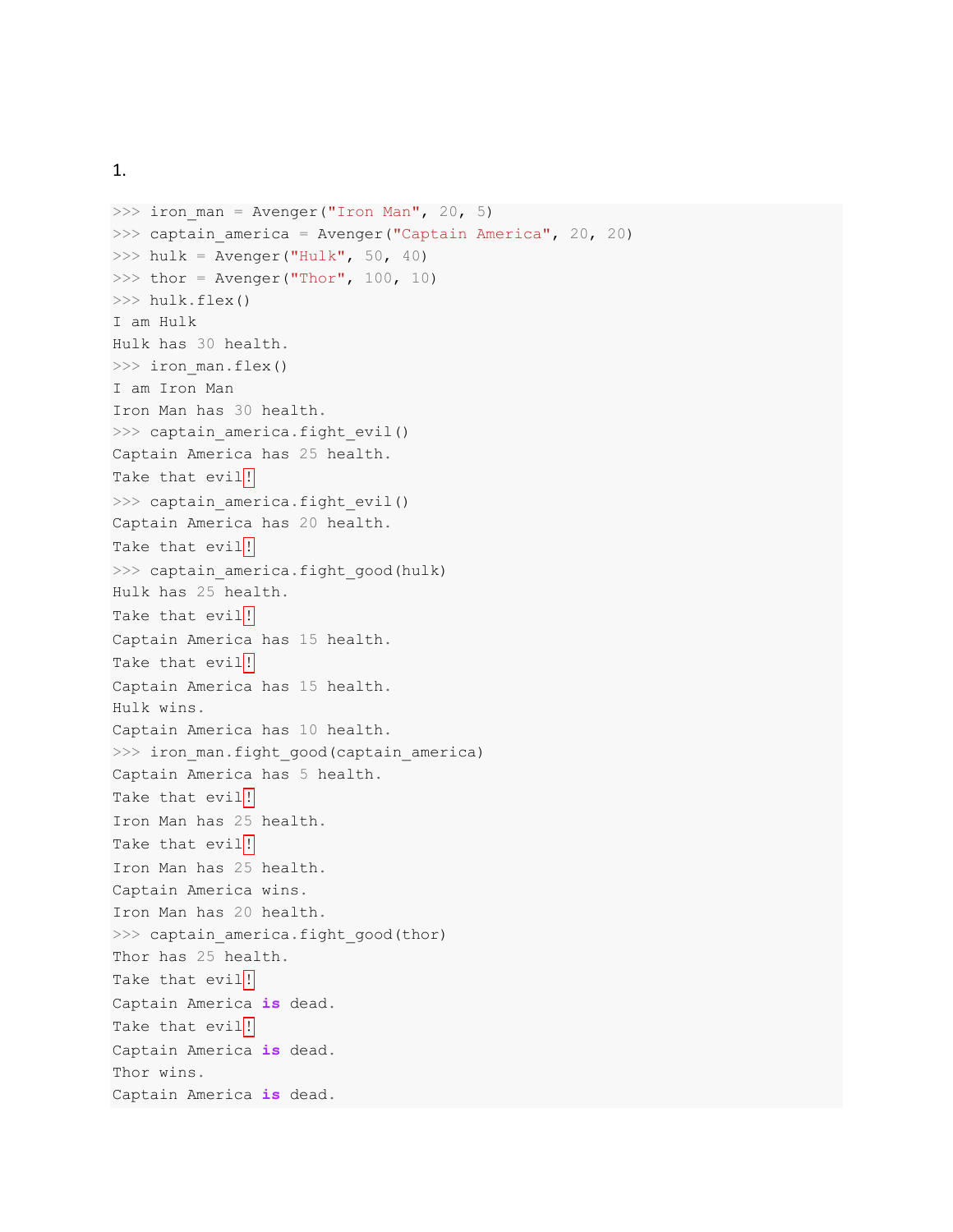```
>>> thor.check death()
Thor has 25 health.
>>> thor.flex()
I am Thor
Thor has 25 health.
>>> thor.fight good(iron man)
Iron Man has 15 health.
Take that evil<sup>!</sup>
Thor has 20 health.
Take that evil|!
Thor has 20 health.
Thor wins.
Iron Man has 10 health.
>>> hulk.fight good(iron man)
Iron Man has 5 health.
Take that evil!
Hulk has 20 health.
Take that evil!
Hulk has 20 health.
Hulk wins.
Iron Man is dead.
>>> hulk.fight good(captain america)
Captain America is dead.
Take that evil<sup>!</sup>
Hulk has 15 health.
Take that evil<sup>!!</sup>
Hulk has 15 health.
Hulk wins.
Captain America is dead.
>>> thor.fight evil()
Thor has 15 health.
Take that evil<sup>!</sup>
>>> Avenger.health = 40
>>> hulk.health
15
>>> Avenger.alive = "Thanos wins"
>>> thor.alive
'Thanos wins'
>>> thor.alive = False
>>> Avenger.alive
'Thanos wins'
>>> Avenger.kick
Error
```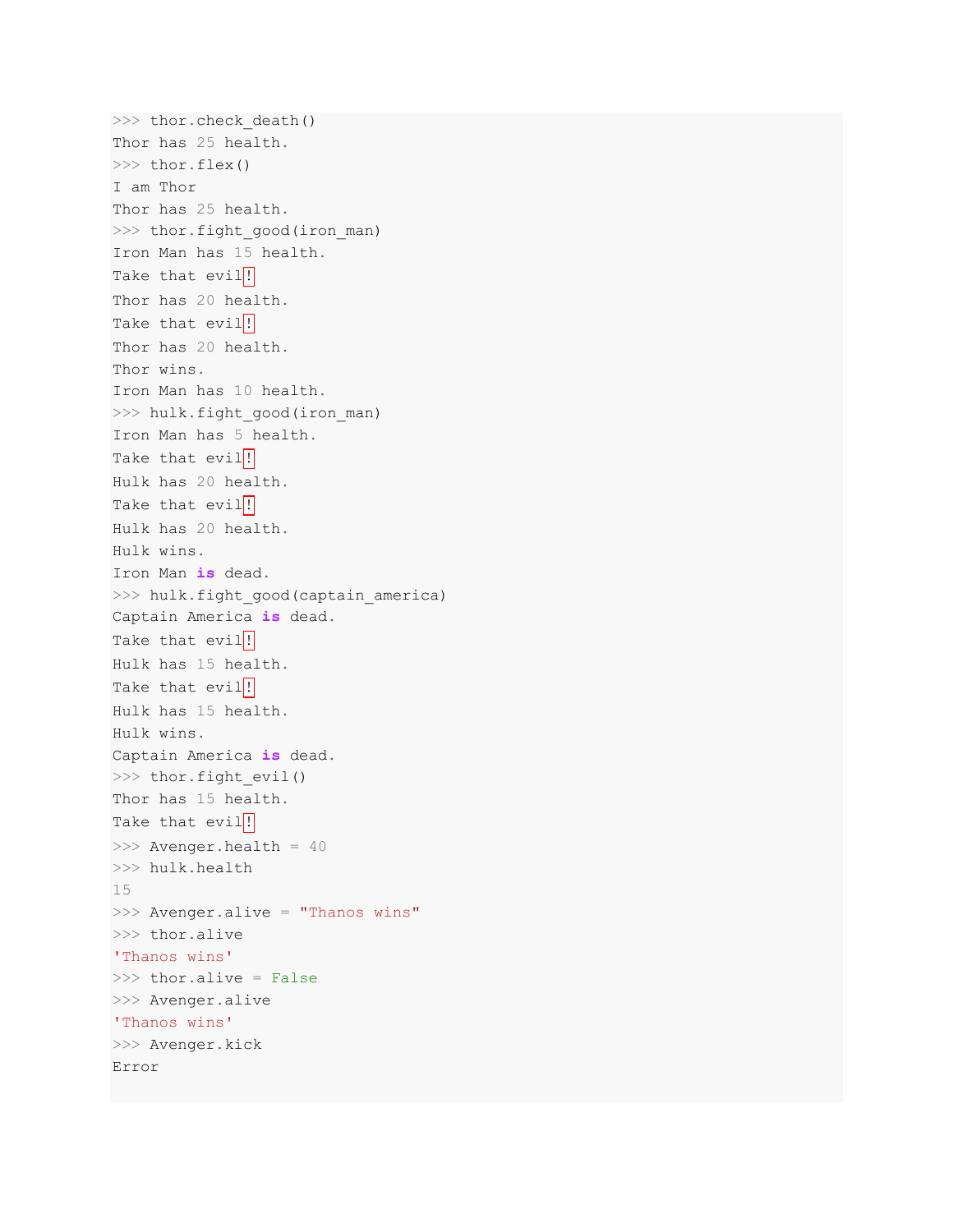```
2. 
\gg iron man = CockyAvenger("Iron Man", 20, 5)
\gg captain america = HumbleAvenger("Captain America", 20, 20)
\gg hulk = Avenger("Hulk", 50, 40)
>>> thor = CockyAvenger("Thor", 100, 10)
>>> hulk.flex()
I am Hulk
Hulk has 30 health.
>>> iron man.flex()
I am the best
>>> captain america.fight evil()
Captain America has 28 health.
Are you ok evil?
>>> captain america.flex()
I am an Avenger
Humblebrag score: 1
>>> captain america.fight good(hulk)
Captain America has 26 health.
Are you ok evil?
Hulk has 25 health.
Take that evil<sup>!</sup>
Hulk has 25 health.
Hulk wins.
Captain America has 21 health.
I hope you are ok.
>>> iron man.fight good(captain america) #civil war
Iron Man has 25 health.
Take that evil<sup>!</sup>
Iron Man has 20 health.
Take that evil!
Iron Man has 20 health.
Iron Man wins.
Iron Man has 15 health.
I'm the best Avenger
>>> captain_america.fight_good(thor)
Captain America has 19 health.
Are you ok evil<sup>?</sup>
Thor has 25 health.
Take that evil!
Thor has 25 health.
Thor wins.
Captain America has 14 health.
```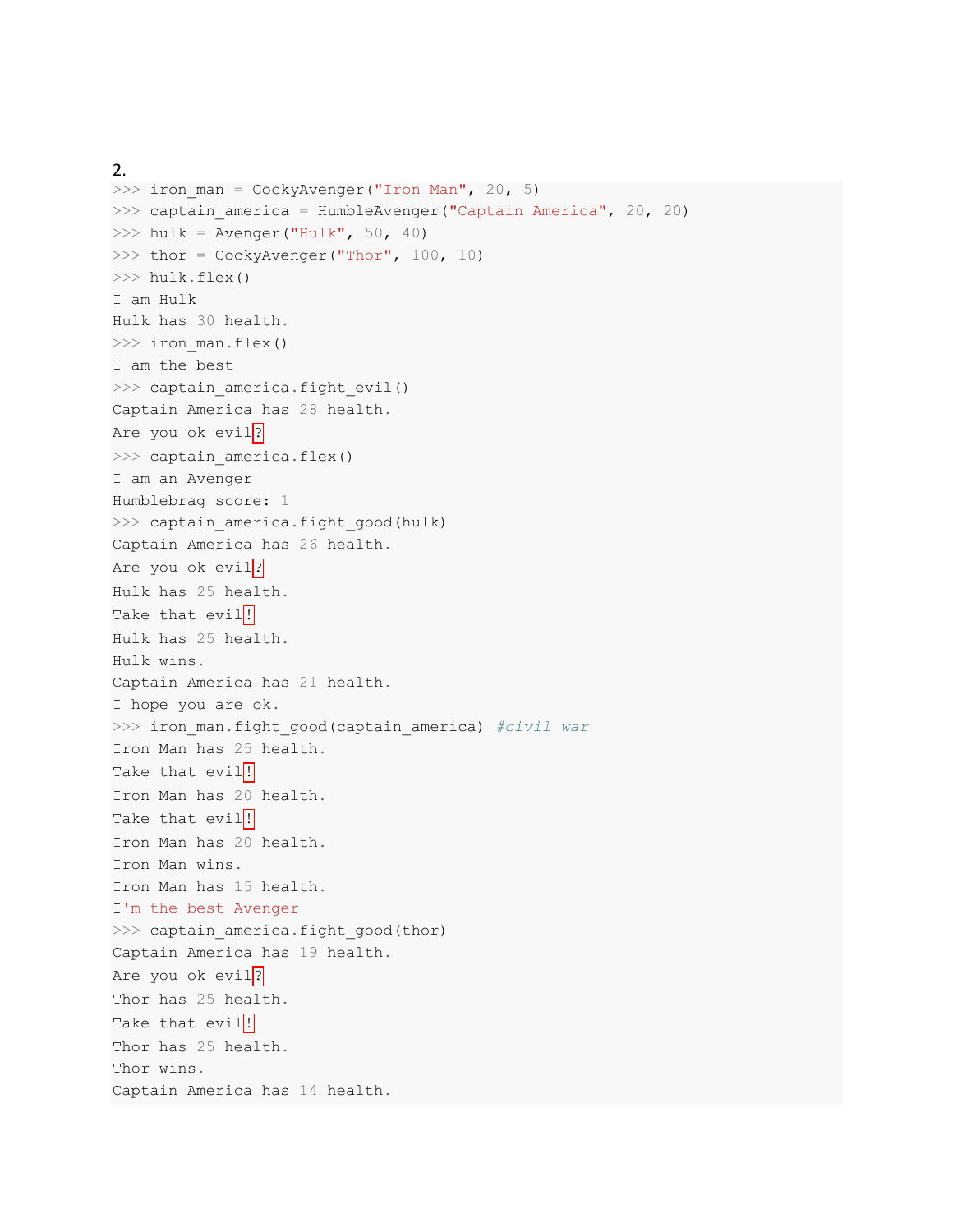```
I hope you are ok.
>>> thor.check death()
Thor has 25 health.
>>> thor.flex()
I am the best
>>> thor.fight good(iron man)
Thor has 20 health.
Take that evil<sup>!</sup>
Thor has 15 health.
Take that evil!
Thor has 15 health.
Thor wins.
Thor has 10 health.
I'm the best Avenger
>>> hulk.fight good(iron man)
Iron Man has 10 health.
Take that evil<sup>!</sup>
Hulk has 20 health.
Take that evil!
Hulk has 20 health.
Hulk wins.
Iron Man has 5 health.
>>> hulk.fight good(captain america)
Captain America has 12 health.
Are you ok evil?
Hulk has 15 health.
Take that evil<sup>!</sup>
Hulk has 15 health.
Hulk wins.
Captain America has 7 health.
>>> thor.fight evil()
Thor has 5 health.
Take that evil<sup>!</sup>
>>> HumbleAvenger.fight good(thor, iron man)
Thor is dead.
Take that evil!
Iron Man is dead.
Take that evil<sup>!</sup>
Iron Man is dead.
Thor wins.
Iron Man is dead.
I hope you are ok.
Error
>>> captain america.humblescore
```